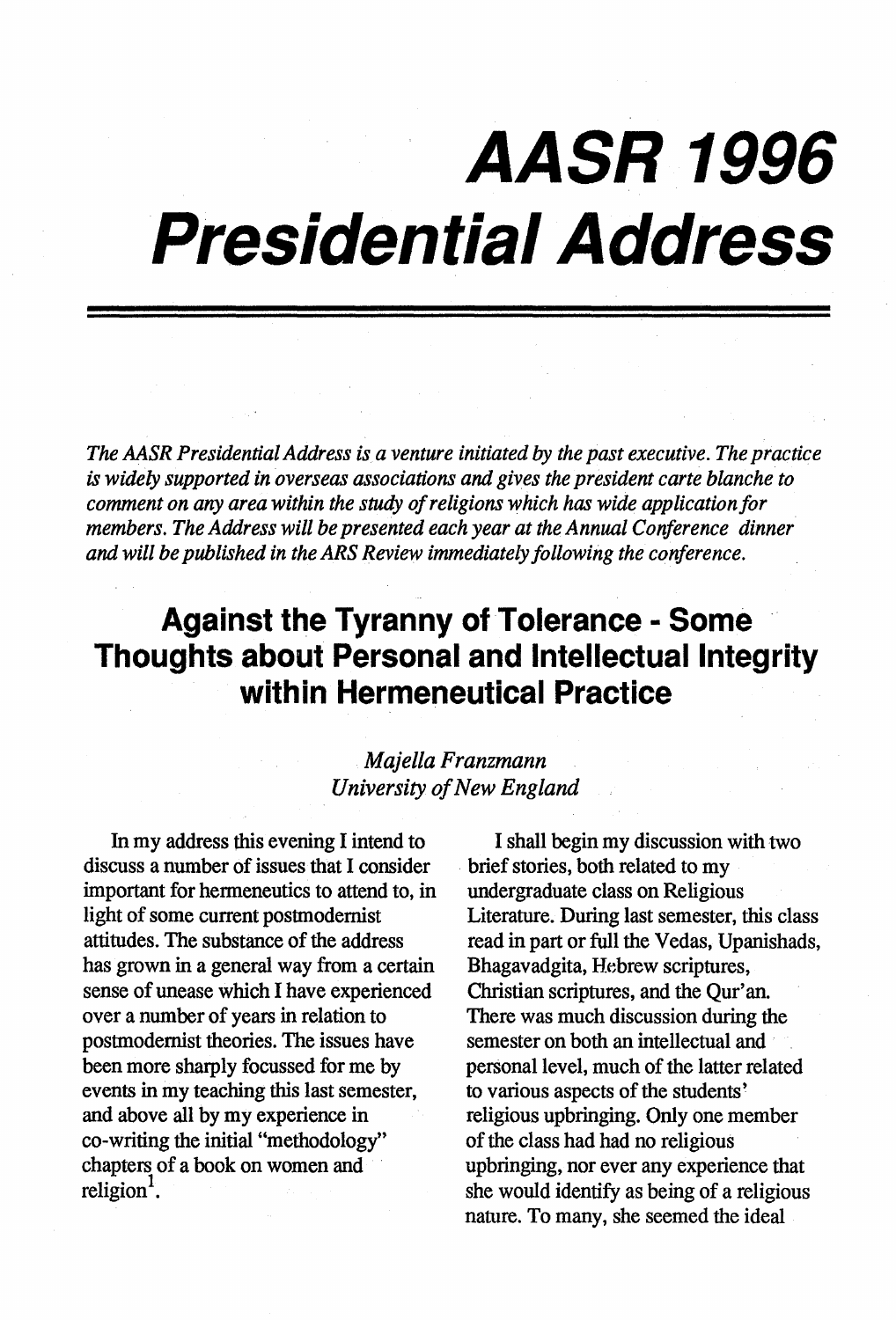type, an "innocent" reader, a *tabula rasa,*  coming to texts for the first time.

Towards the end of the semester, this student unexpectedly challenged the view of her privileged status as reader, when she spoke of her frustration at listening to what others in the class had to say of their experience of reading, all the while feeling herself more and more disadvantaged, like an outsider. She felt she lacked a way of reading the texts as *religious* literature, being able to read only in a literary sense, not really appreciating the texts or getting as much out of the texts as the others were.

My second story relates to the same class. Towards the end of the semester, we came to the topic of the ethics of interpretation. As part of the process, I asked the class to read my recent article on Isaiah  $47^2$ , at the end of which I offer a postscript in which I judge that the use of the metaphor of Yahweh as warrior in Isaiah is inappropriate or morally questionable when it leads to the possibility of presenting Yahweh as a warrior-rapist. I make this judgment for the Christian community who reads the text today, but also suggest that the metaphor was inappropriate even for the community from whom the text originated.

The class agreed that my judgment was appropriate for contemporaneous Christian communities, but most disagreed quite strongly with judging the originating community. It was invalid to judge the moral appropriateness of a metaphor for a different culture and time, to judge the ancient Hebrew community by my modem Western standards of morality. Yet these same students, in an earlier class on Women and Religion, when confronted by details of some women's experience of female

circumcision in another religio-cultural setting, either made some statement about the immorality of the practice in any cultural setting - in other words, a universal moral claim - or were very uneasy about it, being philosophically opposed to making such claims yet wanting to.

The first story raises basic questions about the person who reads. How does one read really; how does one appreciate; how does one understand;...? The class, myself included, had made some presumptions about the innocent reader, the reader without baggage, or at least without religious baggage, the purity of her engagement without a heavy overlay of emotional attachment, either negative or positive, to some religious system. In . this particular case, what does the reading demand of its reader? What more did my student need? Surely her reading was just as valid as anyone else's? And if that is so, why was she dissatisfied? Can we discriminate about how valuable certain readings are?

I began my reflection on these questions from the simple idea of the subjectivity of the reading process. I doubt that anyone would disagree much with the idea that interpreting or reading a text is highly subjective<sup>3</sup>; that every reading is subjective, that each reading produces a new text unique to the perspective of the one who reads. No one else has my history, nor can they stand in my exact position to view the world. All this is self-evidently true, along with the statement that there is an infinity of possible interpretations when one engages texts.

Further, the process of interpretation itself is never completed. It is always open-ended, a process of apprehending, of being engaged with a text. For most of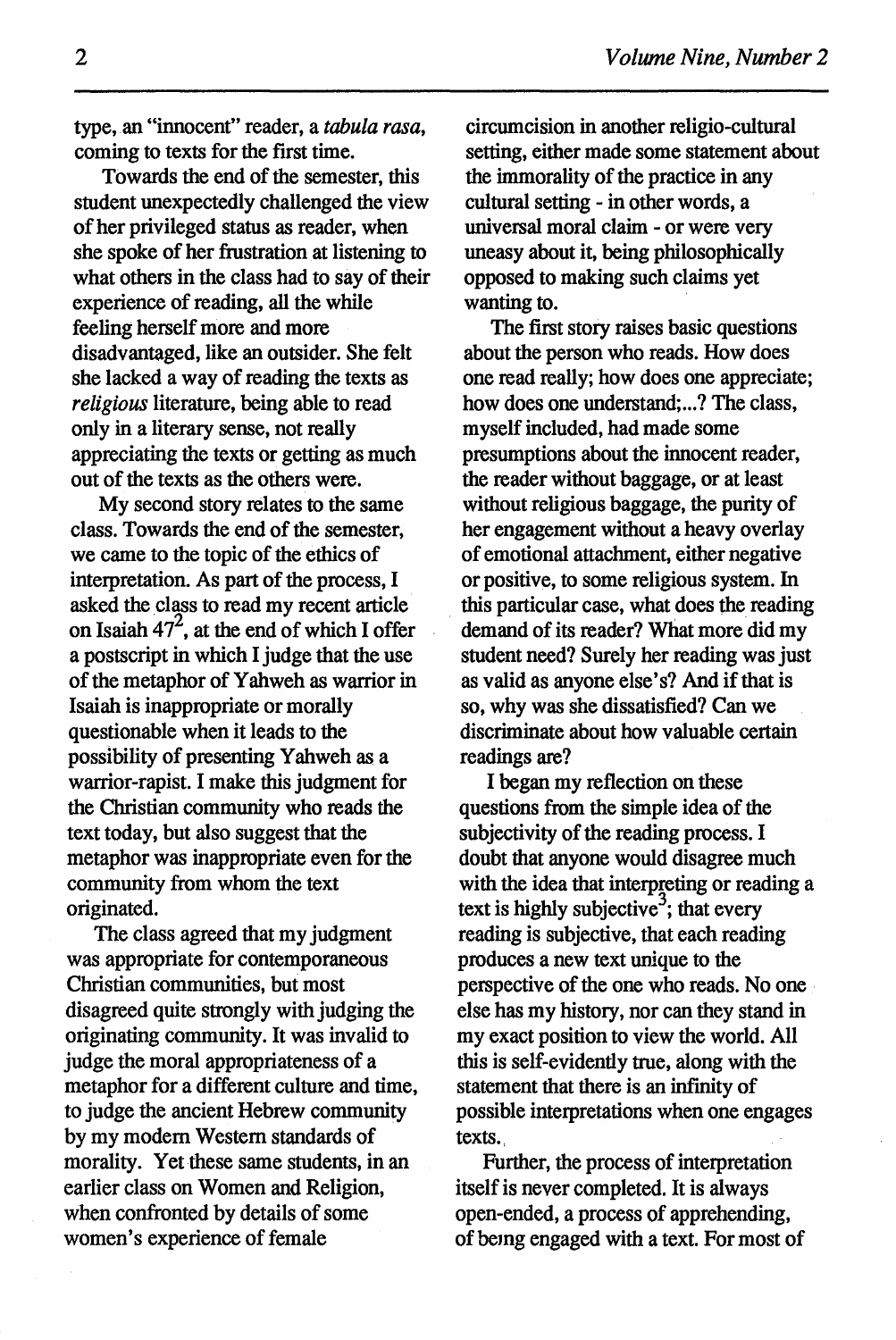us, the everyday experience results in more questions at the end of the process than at the beginning, so that we never really have any expectation of reaching a result which is a definitive or absolute answer as to the meaning of the text<sup>4</sup>.

However, this basic point about the subjectivity of the reading process is only one aspect of the reality of the situation; a description of what individual human beings do from one angle, only a description of what happens to a text as it is read. It says nothing of the history of reception of the text, nothing of the broader context of reading beyond the individual. To limit oneself to such a partial description of the reading process as if it were the full story and to assert that the text is solely the product or artefact of the one who reads/interprets is to occupy an absurdly and extremely solipsistic and anthropocentric position, as Paul Noble writes in relation to the work of Stanley Fish:

*... the paradoxical conclusion to which Fish's version of anti-foundationalism inexorably leads is that there is an infinite regress of interpretations of interpretations of interpretations without him being able to posit anything which this is ultimately an interpretation of. In other words,* if *his epistemology does not altogether abolish the world as something existing independently of the interpreter then it reduces it to a Kantian "thing-in-itself' about which absolutely nothing can be said...* 

Returning to my first story, if we were to ask my student if her reading was unique, was it equally as valid as all the other readings, and so on, she could answer "yes", but despite the theory, the practice for her was unsatisfactory. And she identified why it was unsatisfactory: she had no history of religious

experience, no community of believers of one kind or another, in which to contextualise her reading. She had a community of sorts (in this case, literary theorists), but not one that helped her read these particular texts as she wanted. In identifying the source of her difficulty, she identified the broader problem in holding too narrow a theory about the reader.

To view the process of reading only from the point of view of the individual reader is myopic. Such an excessively relativist position assumes that shared human existence is unimportant in the process of interpretation, that the idea of a context for the process within history and the *sensus communis* is  $passe^6$ , that there are ultimately no universal norms about which we might agree that have a bearing on how we read and the kinds of judgments we make about what readings are good or appropriate.

The second story raises more strongly this issue about discriminating between various readings, and the possibility of making a judgment about material that may be more broadly applied by the individual who reads than just to his/her own experience. With regard to the latter point, it has become fashionable to move from the idea of the infinite possibilities of interpretation and the open-ended nature of interpretation, to the necessity of the suspension of judgment, as if that were the logical outcome of the subjective process of interpretation. Because I cannot say anything absolute about the meaning of a text, I cannot make a judgment about anything. Because there are infinite interpretations, every interpretation must be tolerated. One must be totally open. It seems to me that this creates a situation of some kind of amoral vacuum, where all absolutes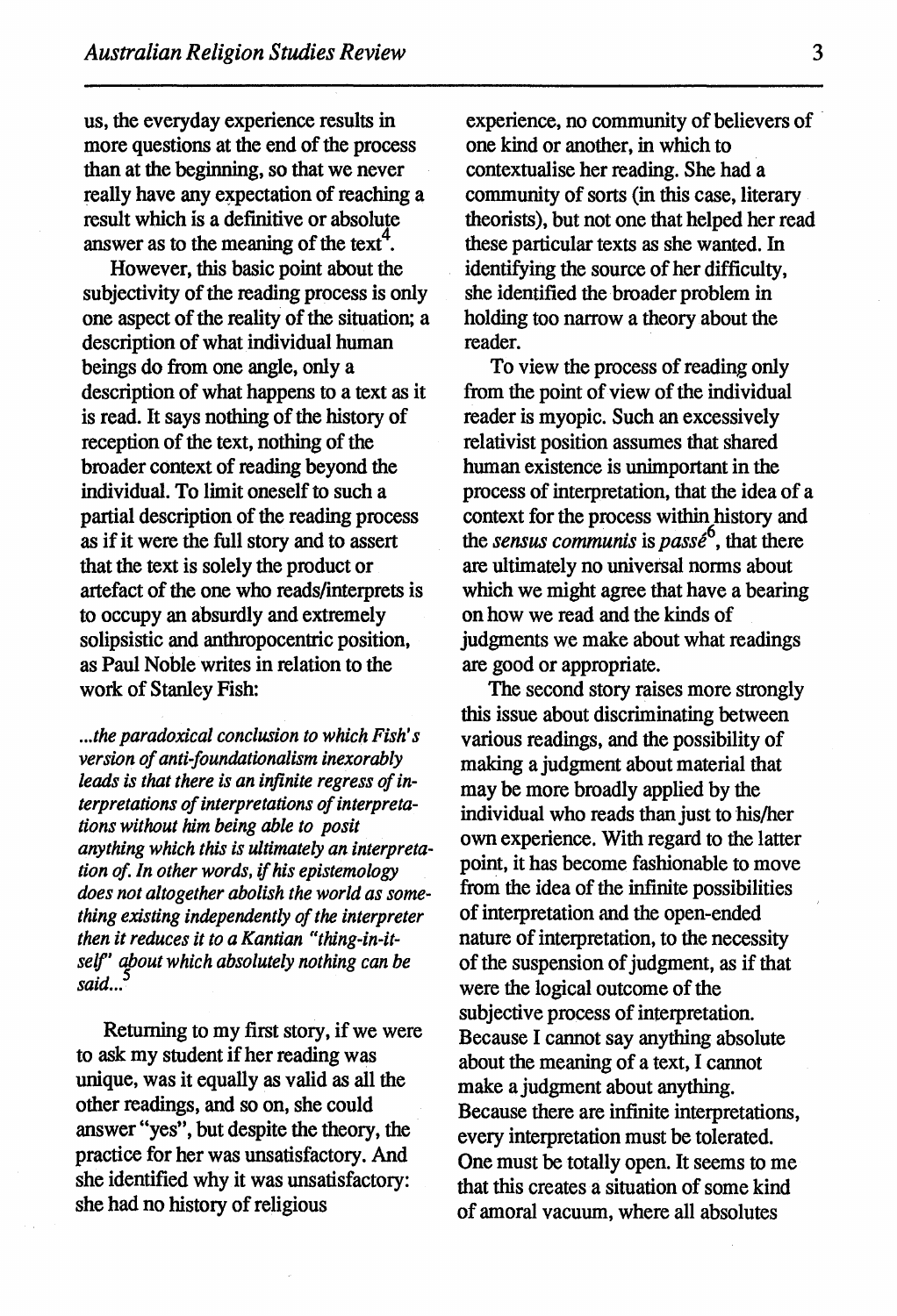are gone and no truth remains to which one may commit oneself. There are only shifting sands - nowhere to stand -where nothing may be truly communicated or meaningfully said. What was simply a partial description of how human beings interpret and attempt to understand in an ever-changing world, has become a moral paradigm or rather an amoral paradigm.

Against the argument for the suspension of moral judgment, I want to assert that the logical outcome of the subjective process of interpretation is that one *must* make judgments, and that in fact it is not possible to suspend them. It is simply not possible to engage any text without making some judgment, without taking some position in relation to it, and this is so because such engagement is a subjective process. If we take seriously the complexity of what goes to make up a human person, then we must consider all the aspects of ourselves which are at work in understanding, including all those levels of feeling and reaction which guide the rational aspects of ourselves in powerful and subtle ways. The judgments about what we are trying to understand are never just rational academic judgments but they are also intimately applied to our life in general in all its aspects, either explicitly or implicitly. Our stance both throughout and at the conclusion of the process is non-neutral.

I cannot emphasise too strongly that this emotional or psychological reaction of the interpreter is integral to the entire process. Already· from the very beginning there is a reaction to material which puts the interpreter in a certain position over against the text. In other words, we already position ourselves in relation to the object in the event of engaging it, not afterwards when we consciously attempt perhaps to make

some judgment about its meaning. And the interpreter who positions herself/himself in the beginning, continues to shift and adjust position in both positive and negative ways as the engagement continues.

The key aspect of the process for the academic interpreter is the attempt to integrate the personal and involuntary reaction to the material studied with the intellectual exercise of applying questions and paradigms consciously, and in the end to enter into dialogue with others from a position which is fully acknowledged as both personal and intellectual. Philosophers have debated for a long time the place of bias or prejudice, in the neutral sense of those words, in the hermeneutical process, but I have yet to find a study that takes seriously that this positioning of the self in relation to the material studied is an integral part of the entire hermeneutical process and not just something to be reflected upon and acknowledged as a kind of addendum to the beginning of the process, the acknowledgment of prejudice or preunderstanding before the real intellectual work begins 7 .

An extreme example related to my second story may clarify further what I mean by the complementary nature of the personal and intellectual aspects for the entire process of interpretation. When dealing with the issue of female circumcision, my immediate reaction to the material is a sense of horror; I have a sense of outrage from my body even before I begin to think about any of the issues. When I do begin to engage the relevant material from an academic point of view, trying to understand the practice within its cultural and/or religious setting, within women's experience, and so on (to avoid by such contextualisation the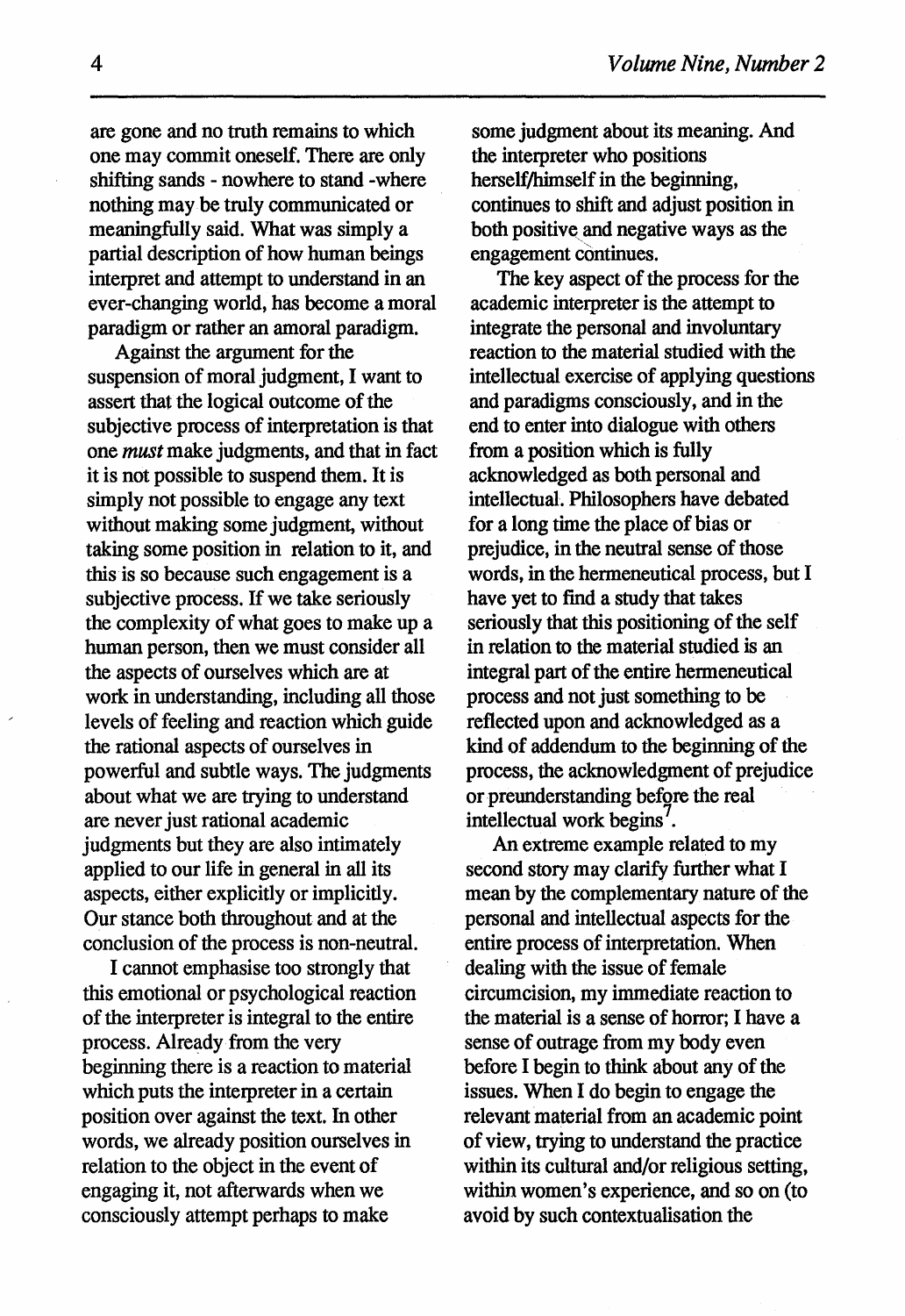"fallacy of detachable cultural descriptions") $\frac{8}{3}$ , at the same time I am aware of my continuing personal reaction.

For those who espouse cultural or ethical relativism, no judgments can be made about this kind of practice. This is a case of another culture, another woman's experience, and I cannot hope to represent this experience nor to make judgments on it from my limited perspective. If I dare to make a judgment, I can be so easily branded as a Western colonialist, so I am encouraged to play the intellectual "tolerance and openness game". All the while I am experiencing feelings of revulsion and I have taken a personal position that is not reflected in my intellectual discussions. I have lost my sense of integrity; I have no committed position; I am a vacuum of non-judgment, an amoral and totally empty discussion partner.

Granted that this is an extreme example, it nevertheless raises the question of what kinds of judgments I can validly make about what I am interpreting. If judgments are made even involuntarily within the process of interpretation, how do I distinguish which ones are good and appropriate? Colonialist tendencies are indeed a very real danger that do not belong just to the past. On the other hand, one could also ask, are all judgments acceptable just because there are an infinity of them?<sup>9</sup>

I want to suggest a way of proceeding that takes a middle path which lies between the two options of total openness combined with suspension of judgment, and making a final judgment on material, irrespective of its appropriateness. Since judgment will inevitably occur, it seems to me that we must take our position on material but take it with an openness to dialogue about it, and to continue reading

in order to attempt constantly to discriminate what might be valuable and what not. We do not have some absolute truth about the material, but we have an opinion, a reaction. The kind of truth that we have is the acknowledgment that we have had a reaction, that we have taken a position.

The point about dialogue brings me back to the community (both one's own community and other communities) as context of the activity both of reading and of judging. This is the context for making judgment and taking judgment, for judging with a community and against it, for judging between communities of differing cultures and historical settings. This assumes that there is some shared bond between human beings that makes this possible, whether one sees that as language as Gadamer<sup>10</sup>, or as ethical reasonableness or a divine element in the soul like Aristotle, or perhaps sorne basic ground of being like Caputo:

*For whether or not one believes in God or mystics, one can still speak of something like a ground or fine point of the soul, a certain deep spot in the mind where the constructions of science grow dim and the cunning of common sense and the agility of phronesis go limp, where they wither away and lose their power ... there is a fine point in the mind where one is brought up short, a moment of midnight reckoning where the ground gives way and one also has the distinct sense of falling into an abyss. <sup>11</sup>*

Even if we accept that there is some bond between human beings and communities, we are faced with the fact that not all communities will agree on or behave out of common ethical positions. However, this does not necessarily invalidate judgments made about basic values. Alan Bnchanan argues that it is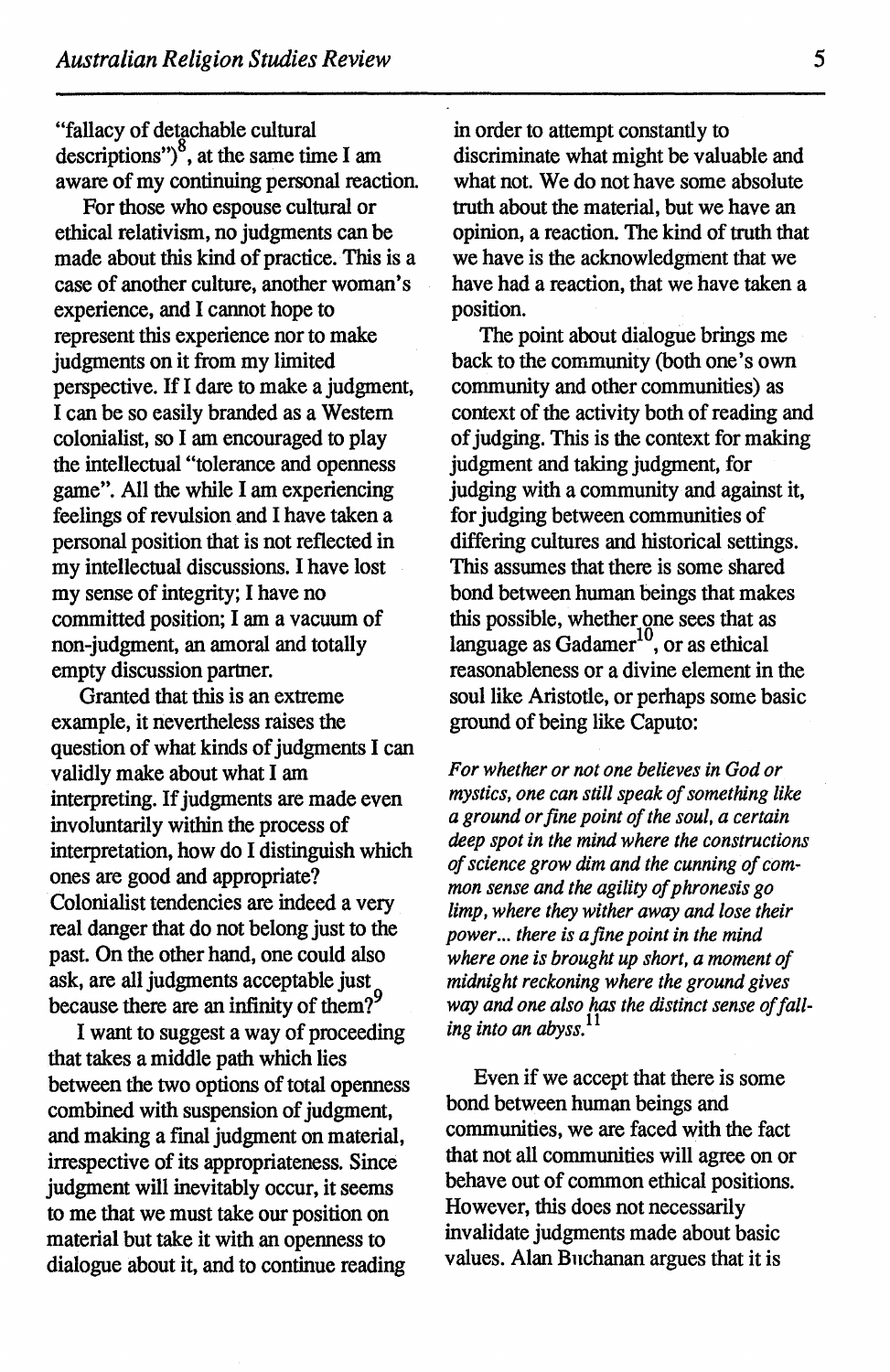highly implausible that there are no basic values shared with past communities and across quite culturally different communities.

*According to the very concept of human rights, the validity of statements about human rights does not depend upon the fact (if it is a fact) that all cultures happen to share certain values by reference to which such statements can be justified. Even* if *it should turn out that there exists a culture whose values cannot be appealed to to justify the statement that there is a human right not to be tortured, for example, it does not follow that there is no such human right. Whether there is a human right not to be tortured depends only on whether the statement* ~'The *right not to be tortured is a human right" can be justified by reference to the morally relevant features of human beings as such, not upon whether all cultures happen to include values that can be invoked in such a justification.* <sup>12</sup>

One must ask at this point specifically about judging communities in the past. This was the difficult point for my class with regard to making a judgment on the ancient Hebrew community. It often seems to me that arguments against judging communities in the past are based in a sort of arrogance that assumes that moral or ethical life is something that has been evolving, and that modern communities are thereby much more moral or responsible in this regard. This kind of thinking is similar to that which informs theories about the evolution of religious life from primitive animistic beliefs to the "higher" monotheistic systems. Of course, we have more knowledge about certain things in our world (and we have lost knowledge also) that can infonn our ethical decision making, but that does not make us more ethical people than those in the past, and that we should be held as more

responsible and open to judgment about our ethical choices.

Who makes the decision about what are human rights? Surely this requires some kind of *sensus communis,* in the sense of the global community engaged in conversation both now across cultures and with communities of the past. The scholar takes part in this larger conversation by her context within the community, just as on the smaller scale there is a conversation with the text by the positioning and repositioning of herself in relation to  $it^{\frac{13}{13}}$ .

As in the global community, so in the microcosmic world of the scholar, the process of making judgments must be infonned by an ethics that is pragmatic and practical. Judgments from my reading must not be hidden away, but neither must they be aggressively presented. A considered, reasoned, and respectful response, even when negative, can set a sure groundwork for dialogue with those whose experience we have listened to. In this way we learn to distinguish between respect and permissiveness and avoid the vice of gutless tolerance. What matters is the quality of engagement with those with whom we disagree, that we have a willingness to be engaged, with the possibility that questions and opinions may change in that process. In the end it is in the behaviour and the exercise of power in the engagement which makes the difference to the outcome or even the possibility of dialogue.

Power is present and used in very subtle ways. By the very fact that I make a judgment, even if I don't represent it as a universal judgment, I am actually demanding in a way that the person with whom I want to be in dialogue has to consider it. The other person has to consider at least the possibility that there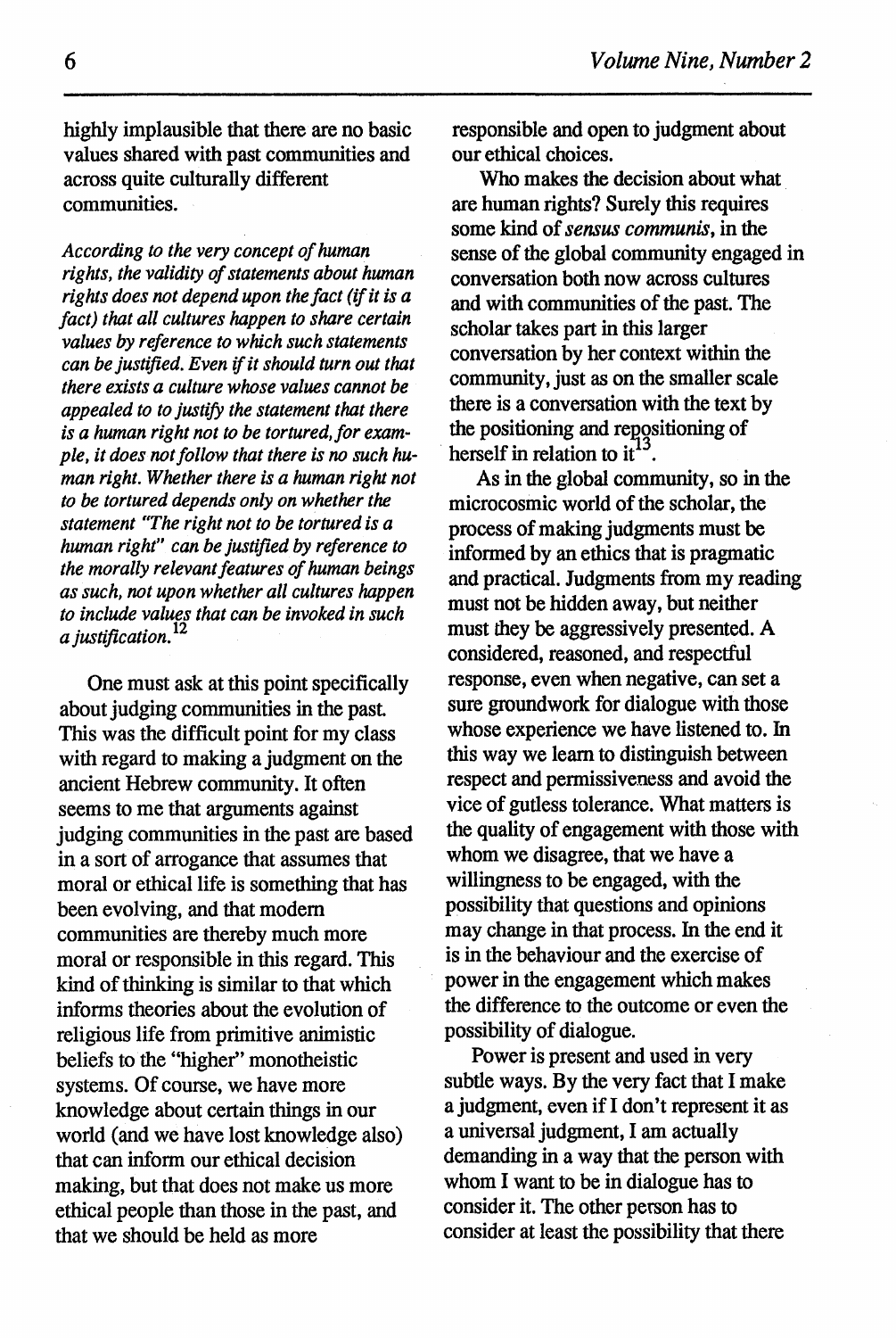is something more, another perspective, to be considered and argued for or against or accepted as possible and so on.

Thus, one of the key questions concerns the exercise of power in this whole process of making judgments and entering into conversation with others about these judgments. There are a multitude of paradigms for exercising power that we might choose from in our present cultural context: judgment made from a position of power of one race over others, of rich over poor, of male over female, of west over east, of true believer over pagan, of academic over non-academic, of academic over believer, ... Starhawk's *Truth or Dare*  provides a useful framework for addressing the issue of power<sup>14</sup>. Rather than the power-over model of patriarchal systems, the model of "power-within" (the authority of our own experience) and "power-with" (the authority of our own experience in dialogue with others' authority through personal experience) seems far more appropriate to the idea of a conversation.

Of course, conversations can be one-sided or dominated by one of the speakers. Scholars will need to practice self-reflection and self-suspicion within the process, trying to remain aware of Marx's *caveat* of the hidden relation that connects ideology to the phenomena of domination<sup>15</sup>. Particularly in cross-cultural dialogue, the dialogue partners must be careful from the very beginning to take into account where their cultures may have been related in the past in unequal positions of power through a colonial system of oppression $^{16}$ .

One-sided or dominating conversations emphasise difference at the expense of the openness of the partners. Sarah Hoagland argues that although a

dialogue is based in difference, it must not necessarily follow that the acknowledgment of difference must be set in conflict or antagonism as a way of coming to self-awareness *(contra* Hegel), in a paradigm of power caught in the metaphor of master-slave. She proposes rather a dialogue in which the partners are "autokoenonous" ("one among many")<sup>17</sup>. In such a dialogue the partners have a sense of their personal boundaries, not to limit interaction, but to provide the context for moral activity, where one has a part to play in relation to others and to certain situations<sup>18</sup>

I have ranged very broadly in this address, but one point seems to circle again and again through the discussion; that is, the necessity of situating both the interpretive process and the dialogue about the judgments made during that process within the community context. The community is to be understood as broadly as the community of human beings, and as narrowly as the smaller communities within which we perform our everyday scholarly activity. The community is the context for the activity of reading and for the dialogical process of discriminating valuable judgment, and for that critique which leads to liberation or a clearer perception of the issues in a particular situation. It all sounds rather simple and obvious, but I think it needs to be said nonetheless to counter some of the distortion being advocated by the excessive subjective relativism or cultural relativism that has taken hold at present. In the end, the integrity of the scholar in the activity of interpretation is bound up with her/his actively critical life within global and local communities.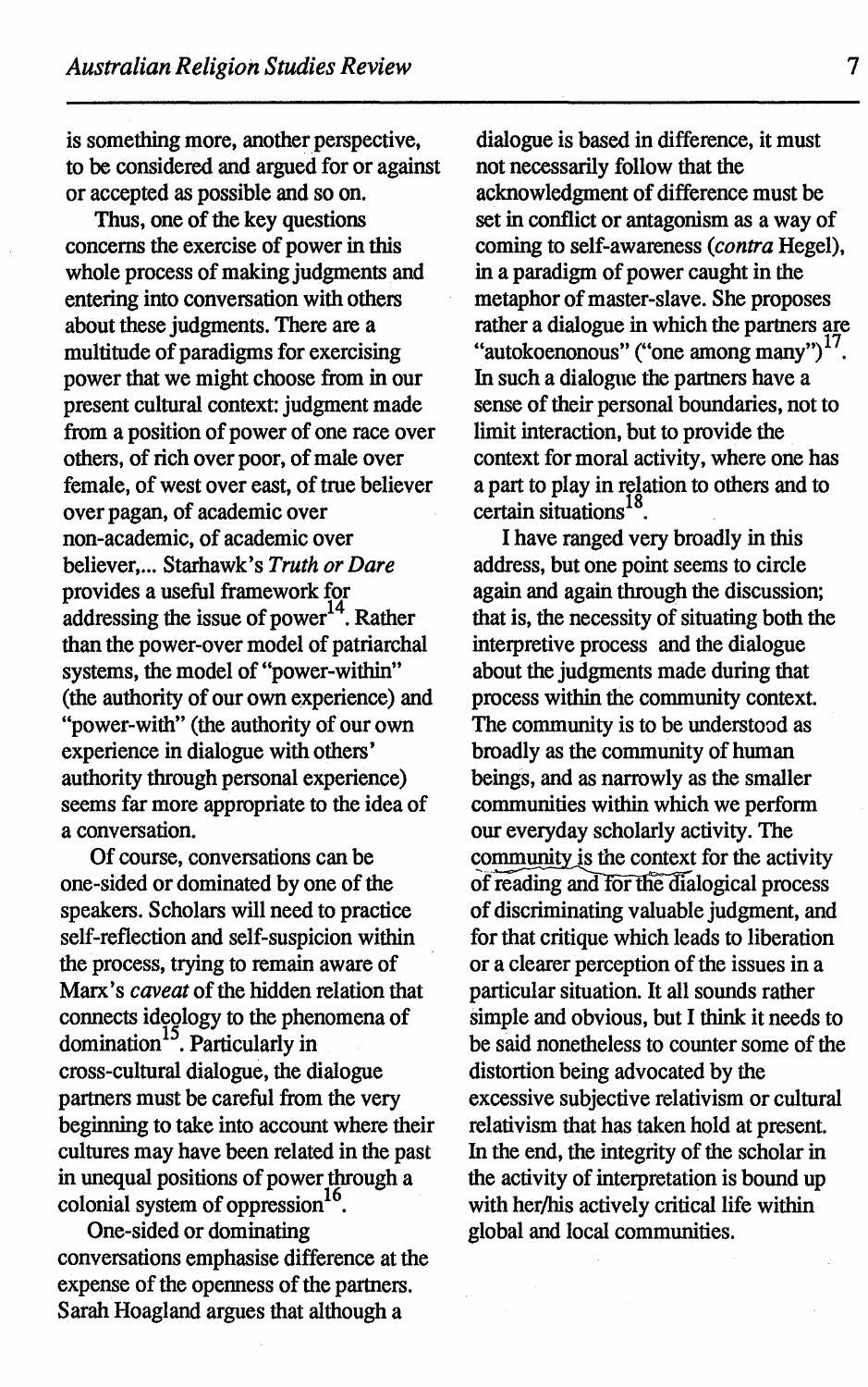## Notes:

1. Thanks to my co-author, Jane O'Shea, for discussion of many of the ideas in this address during our writing over the last twelve months, as well as for help in editing this address in its draft form.

2. Franzmann, M. 1995. ''The City as Woman: the Case of Babylon in Isaiah 47." *Australian Biblical Review* 43: 1-19.

3. Throughout this address, I speak of texts and the process of reading. I suggest that the reader regard the tenn "text" as representing any phenomena to be interpreted; ie, the whole gamut of material which one might in terpret in Studies in Religion: story, written text, dance, art, buildings, ritual, paraphernalia,...

4. When I say that there is no absolute meaning that can be stated or absolute interpretation that can be made by a reader about any text that is being engaged, I am not saying there is no absolute truth towards which a text may point, simply that a reader is not capable of interpreting absolutely.

*5.* Noble, P. 1995. "Henneneutics and Postmodernism: Can We Have a Radical Reader-Response Theory? Part II." *Religious Studies*  31: 1-22, esp. 4.

6. See, for example, Gadamer, H G. 1975. *Truth and Method.* New York: Seabury, 22- 29, or Apel, K 0. 1986. "Perspectives for a General Hermeneutic Theory." *The Hermeneutics Reader: Texts of the German Tradition from the Enlightenment to the Present.*  Ed. K. Mueller-Vollmer. Oxford: Blackwell, 321-45, esp. 330-2. Of course, one could go as far back as Aristotle's description of a human person as *zoion politikon.* 

7. Philosophers in general seem to regard rational reasoning as the core element in hermeneutics. Even Gadamer's concern for aesthetics in interpretation is tied to intellectual process- it is aesthetic "consciousness". When Ricoeur writes of "the properly human order is this in-between in which we constantly move, comparing our less rational and more rational motives, evaluating them rela-

tively, submitting them to a scale of preferences..." he finds that the final step of this inbetween mode is to use the scale of preferences as premises in *practical reasoning."* (Ricoeur, P. 1991. *From Text to Action: Essays in Hermeneutics, II.* London: Athlone, 134; my emphasis]

8. Lane, S D. and Rubenstein, R A. 1996. "Judging the Other: Responding to Traditional Female Genital Surgeries." *Hastings Centre Report,* May-June, 31-9, esp. 37. Thanks to Liz Hepburn for drawing my attention to this article and the article by Buchanan cited below.

9. Of course, we could move further backwards to ask about the prejudices which give rise to the judgments. Gadamer, for example, writes of legitimate and illegitimate prejudices and the task of critical reasoning in overcoming all the illegitimate ones (Gadamer, H.-G. 1986. ''The Historicity of Understanding." Mueller-Vollmer, *op. cit.,* 257-92, esp. 261); Bultmann distinguishes between a dogmatic prejudice which purports to be a definitive understanding and a preunderstanding that is open and set in the life-context of the interpreter; (Bultmann, R. 1986. "Hermeneutics and Theology." Mueller-Vollmer, *op. cit.,* 242-55, esp. 245).

10. Hoy, T. 1988. *Praxis, Truth, and Liberation: Essays on Gadamer, Taylor, Polanyi, Habermas, Gutierrez, and Ricoeur.* Lanham: University Press of America, 113-14.

11. Caputo, J D. 1987. *Radical Hermeneutics: Repetition, Deconstruction, and the Hermeneutic Project.* Studies in Phenomenology and Existential Philosophy. Bloomington: Indiana UP, 269. Perhaps here in the great Abyss, wherein is the ground of being, which is no ground, and at the same time the great life-giving darkness, we find the flip side of the amoral vacuum.

12. Buchanan, A. 1996. "Judging the Past: The Case of the Human Radiation Experiments." *Hastings Centre Report,* May-June, 25-30, esp. 26.

13. Detweiler and Robbins' description of Ricoeur's hermeneutical method is particularly

)